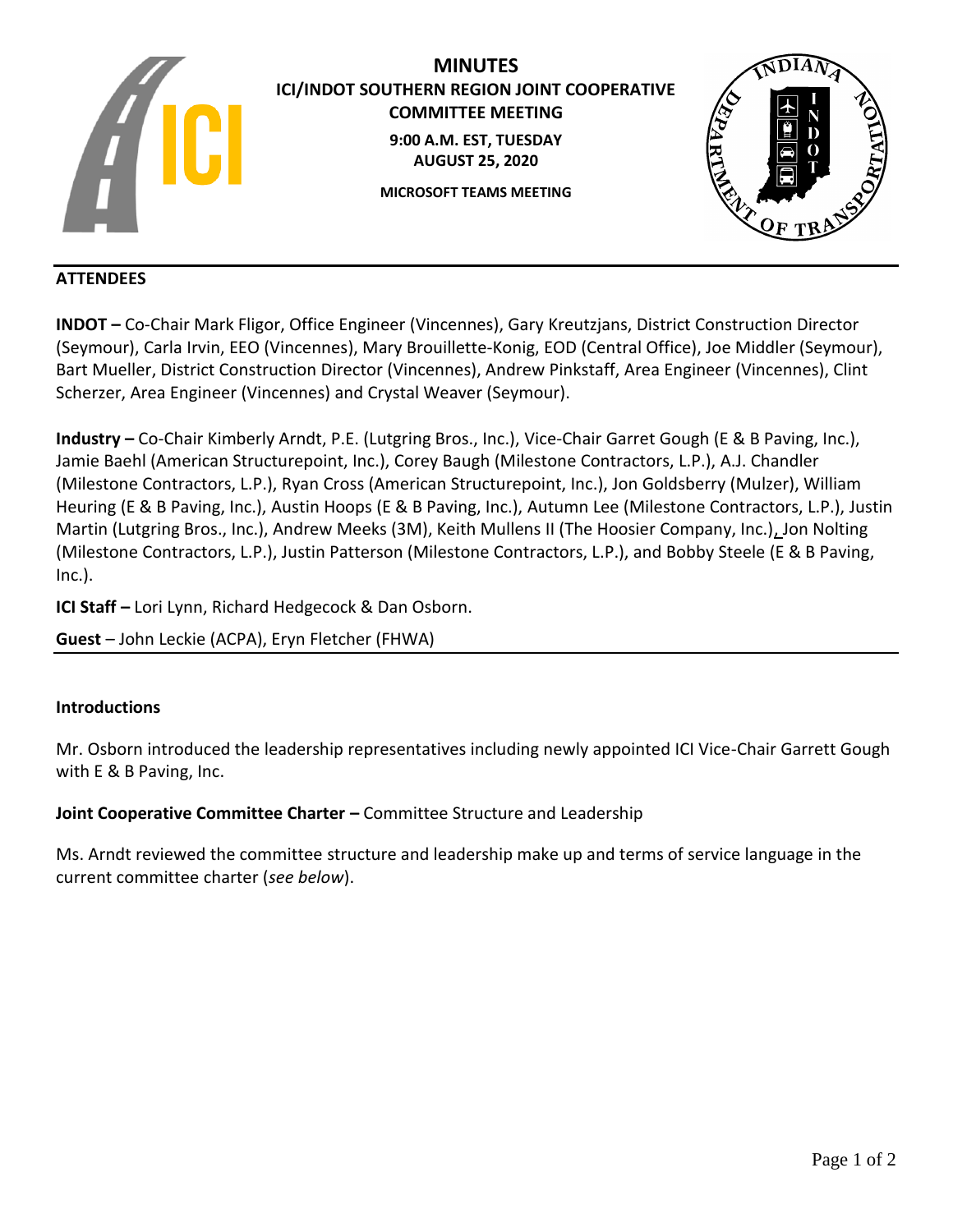# ICI/INDOT Southern Region Joint Cooperative Committee Meeting Agenda for August 25, 2020 Page Two of Four

## **COMMITTEE STRUCTURE**

Statewide Joint Cooperative Committee

- Region Joint Cooperative Committees
- Southern (Seymour & Vincennes districts)
- Central (Greenfield & Crawfordsville districts)  $\omega$  .
- $\overline{a}$ Northern (LaPorte & Ft. Wayne districts)

Subcommittees

**Task Groups** 

### COMMITTEE LEADERSHIP

Statewide and Region Joint Cooperative Committees

|               | TERM        | <b>INDOT</b> | term       |
|---------------|-------------|--------------|------------|
| Co-Chair      | 2 years     | Co-Chair     | Indefinite |
| Vice-Chair    | 2 years     | Vice-Chair   | Indefinite |
| Board Liaison | ICI Board   |              |            |
|               | Designation |              |            |
| Board Liaison | ICI Board   |              |            |
|               | Designation |              |            |

#### Region Joint Cooperative Committees

|            | TERM    | INDOT      | "ERM       |
|------------|---------|------------|------------|
| Co-Chair   | : vears | Co-Chair   | Indefinite |
| Vice-Chair | ` vears | Vice-Chair | Indefinite |

Appointments - Co-Chair and Vice-Chair

- ICI Committee nominations with selection by the current ICI leadership.
- INDOT (need input)

# **COMMENTS & QUESTIONS**

Mr. Kreutzjans stated that the charter does not include INDOT leadership terms or selection protocol. He mentioned that several INDOT committee leaders have suggested rotating through the leadership positions. He suggested that at least one member of the INDOT leadership representatives could be a District Construction Director while the other may be a member of the district construction staff other than the director. Mr. Fligor agreed.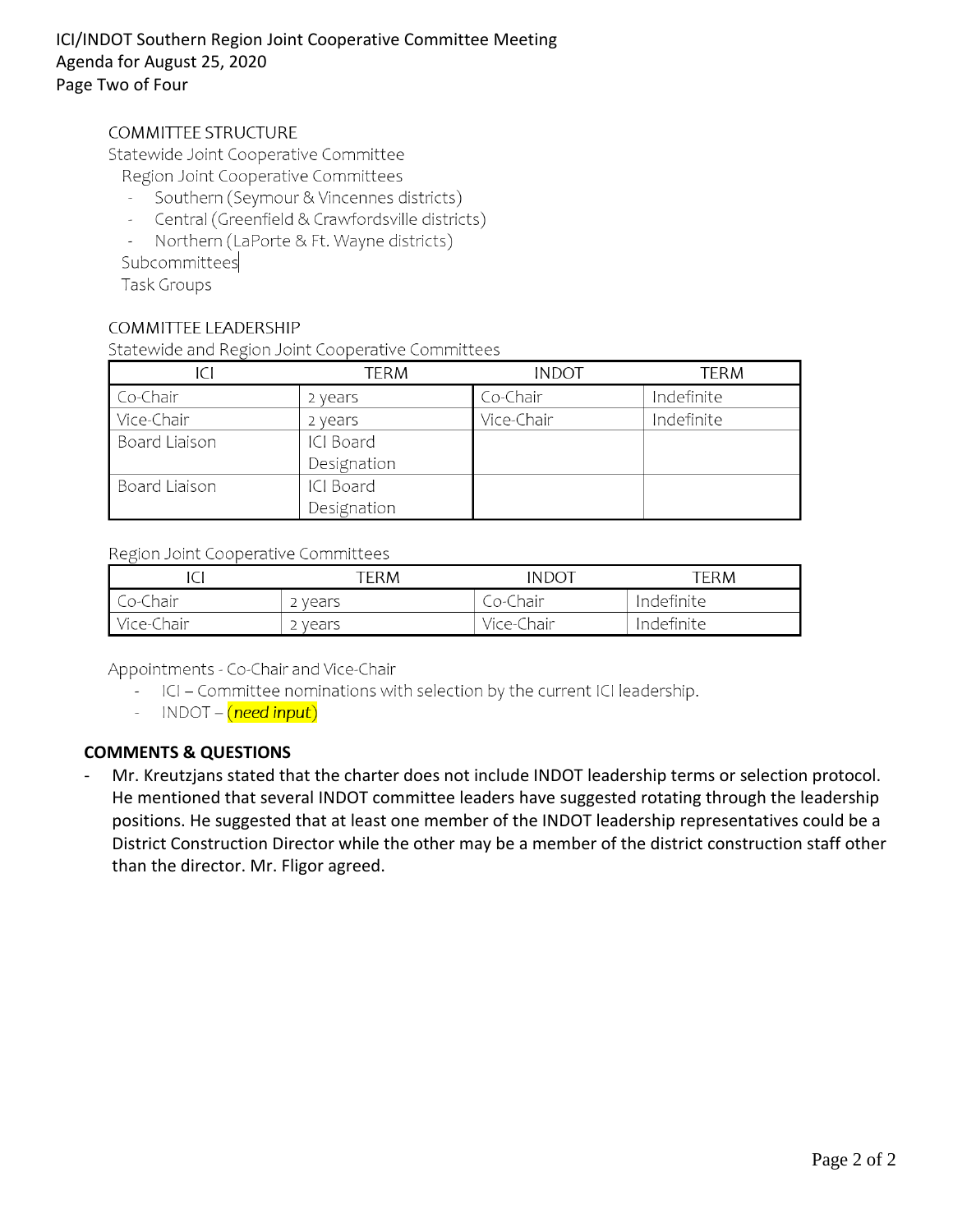ICI/INDOT Southern Region Joint Cooperative Committee Meeting Agenda for August 25, 2020 Page Three of Four

### **Work Zone Safety**

Ms. Arndt requested feedback about work zone safety or maintenance of traffic (MOT) success stories or challenges, the use of law enforcement officers (LEOs), and truck mounted attenuators (TMAs).

Mr. Osborn reported that the Indiana State Police have been enforcing the new Hands-Free law by pulling people over but mostly issuing warnings through the month of July.

### **COMMENTS AND QUESTIONS**

- Mr. Hedgecock reported that industry and INDOT have teamed up to initiate a hands-free public awareness and education campaign. (Hands-Free Indiana website [link\)](https://www.in.gov/indot/4063.htm). The site has greater than 25,000 clicks since publishing in early August, 2020.
- Mr. Kreutzjans commented that he has heard feedback that, in response to the Hands-Free law, motorists are still using their phones but holding them out-of-site creating greater danger.
- Mr. Mullens commented that INDOT and Hoosier Company have collaborated to add barrier wall to a lighting contract on I-65 north of Indianapolis resulting in increased work zone safety.
- Mr. Baugh noted that Milestone and INDOT have collaborated to improve queue protection and greater worker protection while working on I-70 projects.
- Mr. Hedgecock stated that ICI, INDOT and several Indiana State legislators recently met at an I-70 project work zone east of Indianapolis. The meeting was held to provide legislators a first-hand experience of being in interstate work zone.

### **Presentation** – Highway Funding Update

Mr. Osborn introduced Build Indiana Council [\(BIC\)](https://buildindianacouncil.org/) and its partner associations. He shared BIC's INDOT funding forecast including data provided by INDOT. Participants learned that funds are expected to peak in fiscal year 2021 with declining balances until 2024 due to expended toll road contract negotiation funds and net declining fed funds.

### **Subcommittee and Topic Updates**

Industry was reminded about INDOT's 18-month letting list [dashboard](https://entapps.indot.in.gov/lettings/Dashboard) providing access to documents on select projects at the 60 percent or stage two design level. Participants briefly discussed electronic ticketing providing feedback that the practice has not been implemented at the levels some expected. INDOT committee leadership stressed that communication about schedule is even more critical due to decreased inspection and supervision hours.

### **Continuing Improvement Topics**

Mr. Osborn stated that support for two solution proposals for the subgrade treatment type IC (*53 agg.)* paid as type IB (*chem. mod.)* issue is split. All agreed that greater utility coordination during design will contribute to decreased unforeseen conflicts during construction.

The measurement and payment of maintenance of traffic control devices issue is close to a wrap. The majority of the subcommittee have agreed in previous meetings to move forward with proposed specification language